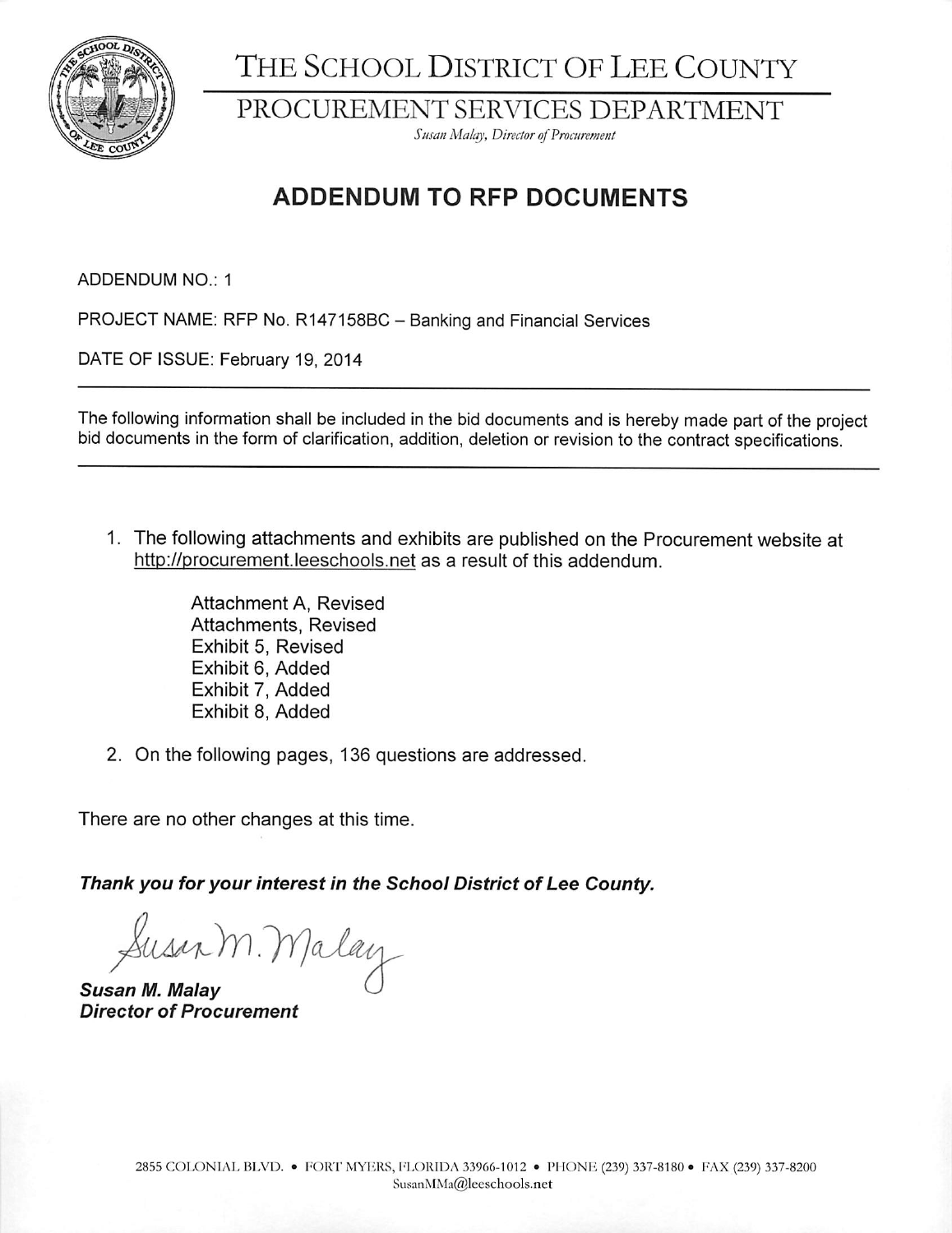|                | <b>ADDENDUM TO RFP DOCUMENTS</b> |                                                                                                                                                                                                                                                                                                    |                                                                                                                                                                                                                                                                                                                                                                                            |  |
|----------------|----------------------------------|----------------------------------------------------------------------------------------------------------------------------------------------------------------------------------------------------------------------------------------------------------------------------------------------------|--------------------------------------------------------------------------------------------------------------------------------------------------------------------------------------------------------------------------------------------------------------------------------------------------------------------------------------------------------------------------------------------|--|
| Item<br>No.    | <b>Section</b>                   | Question                                                                                                                                                                                                                                                                                           | Answer                                                                                                                                                                                                                                                                                                                                                                                     |  |
| $\overline{1}$ | NA.                              | contract specifications. There are no other changes at this time.                                                                                                                                                                                                                                  | The following information shall be included in the RFP documents and is hereby made part of the project RFP documents in the form of clarification, addition, deletion or revision to the                                                                                                                                                                                                  |  |
| $\overline{2}$ | <b>NA</b>                        | Ms. Malay shall now be the assigned Procurement Agent                                                                                                                                                                                                                                              | Effective today, February 19, 2014; all correspondence in regards to RFP No. R147158BC for Banking and Financial Services shall be directed to Susan M. Malay at SusanMMa@Leeschools.net.                                                                                                                                                                                                  |  |
| 3              | NA.                              | Attachments, Revised, Exhibit 5, Revised, Exhibit 6, 7, 8 added                                                                                                                                                                                                                                    | The following new attachments and exhibits are published and available on the Procurement website at http://procurement.leeschools.net as a result of this addendum. Attachment A, Revised,                                                                                                                                                                                                |  |
| 4              | Addendum                         | Please let us know when the first addendum will be issued (answers to<br>questions). We will need responses as soon as possible to finalize our<br>response.                                                                                                                                       | Memorandum #1 Released February 14, 2014                                                                                                                                                                                                                                                                                                                                                   |  |
| 5              | Banking<br>Locations             | Are checks deposited on a separate deposit slip or combined with the<br>currency deposit?                                                                                                                                                                                                          | Combination of both                                                                                                                                                                                                                                                                                                                                                                        |  |
| 6              | Banking<br>Services              | Do the individual School accounts contain district funds that need to be<br>collateralized as per QPD guidelines?                                                                                                                                                                                  | Yes they do.                                                                                                                                                                                                                                                                                                                                                                               |  |
| $\overline{7}$ | Banking<br>Services              | What time of the day do schools typically drop off the FNS deposits at the<br>branch?                                                                                                                                                                                                              | Most Deposits are done after the noon hour. Specifically our food service deposits.                                                                                                                                                                                                                                                                                                        |  |
| 8              | Banking<br>Services              | Would the District consider contracting with a courier directly?                                                                                                                                                                                                                                   | The District is seeking a solution that includes all costs. Optionally, Proposers may submit this as a solution.                                                                                                                                                                                                                                                                           |  |
| 9              | Banking<br>Services              | Is the District paying FDIC or Deposit Administration charges? If so can you<br>provide the unit price?                                                                                                                                                                                            | No                                                                                                                                                                                                                                                                                                                                                                                         |  |
| 10             | Banking<br>Services              | Can you provide a copy of your most recent analysis statement?                                                                                                                                                                                                                                     | Please see attached Exhibit 6, Last three months analysis statements                                                                                                                                                                                                                                                                                                                       |  |
| 11             | Banking<br>Services              | On Exhibit 2 can you provide further detail on the following line items:                                                                                                                                                                                                                           | N/A                                                                                                                                                                                                                                                                                                                                                                                        |  |
| 12             | Banking<br>Services              | a) ACH Optional Reports - Electronic                                                                                                                                                                                                                                                               | District is currently desires to evaluate the reports that the financial institutions can provide to us regarding ACH<br>payments/transactions.                                                                                                                                                                                                                                            |  |
| 13             | Banking<br>Services              | b) ACH Reports - Fax                                                                                                                                                                                                                                                                               | District is currently desires to evaluate the reports that the financial institutions can provide to us regarding ACH<br>payments/transactions.                                                                                                                                                                                                                                            |  |
| 14             | Banking<br>Services              | c) ACH Standard Reports - Electronic                                                                                                                                                                                                                                                               | District is currently desires to evaluate the reports that the financial institutions can provide to us regarding ACH<br>payments/transactions.                                                                                                                                                                                                                                            |  |
| 15             | Banking<br>Services              | d) ACH Standard Reports - Fax                                                                                                                                                                                                                                                                      | District is currently desires to evaluate the reports that the financial institutions can provide to us regarding ACH<br>payments/transactions.                                                                                                                                                                                                                                            |  |
| 16             | Banking<br>Services              | The balances listed on Exhibit 2 average \$2.2 million, can you please confirm<br>that this represents 10% of the District's cash balances that will remain in non-<br>interest bearing check accounts. The June 30, 2013 CAFR reflected<br>\$356,026,820 in investments and \$37,526,368 in cash. | The \$2.2 million represented the balances of the Schools Internal Accounts. The Districts balances were swept into<br>our Public Interest checking account which as of June 30, 2013 was approximately \$35 million. The amount that the<br>District intends to leave in its operating account will be the amount equivalent to allow the District to offset most of its<br>monthly fees. |  |
| 17             | Banking<br>Services              | Please confirm that this RFP includes the District's main operating accounts<br>in addition to the school accounts.                                                                                                                                                                                | Yes, but our Internal School accounts will have option to adopt the District chosen bank or remain with current provider.                                                                                                                                                                                                                                                                  |  |
| 18             | Banking<br>Services              | What is the current account structure? Can you provide an account<br>schematic?                                                                                                                                                                                                                    | Please see attached Exhibit 7, Bank Organizational Chart                                                                                                                                                                                                                                                                                                                                   |  |
| 19             | Banking<br>Services              | How much is maintained in the Public Funds Interest Checking? How much<br>at SBA?                                                                                                                                                                                                                  | Currently, the District is leaving approximately \$33-35 million in the Public Funds Interest Account. The SBA contains<br>between \$150 to \$400 million depending on the time of the year.                                                                                                                                                                                               |  |
| 20             | Banking<br>Services              | What rate are you receiving on funds in the Public Funds Interest Checking<br>and at SBA?                                                                                                                                                                                                          | This amount varies but currently the Public Funds Interest Checking is approximately 10 basis points and the SBA is<br>approximately 17 basis points.                                                                                                                                                                                                                                      |  |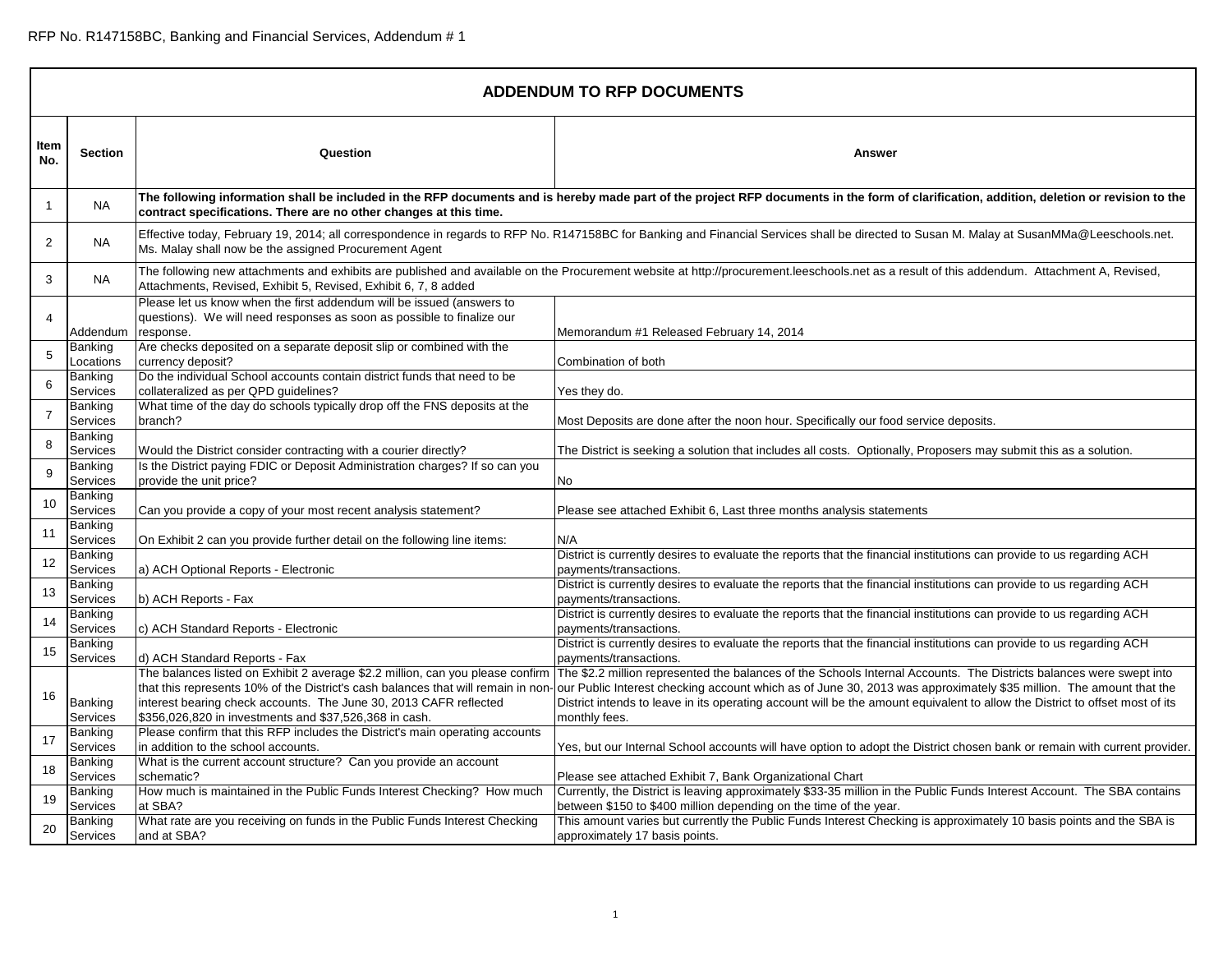| Item<br>No. | <b>Section</b>                  | Question                                                                                                                                                                                                                                                                                                                                                                                                                                                                                                                                                  | Answer                                                                                                                                                                                                                                                                                                                                                                                                                                                                |
|-------------|---------------------------------|-----------------------------------------------------------------------------------------------------------------------------------------------------------------------------------------------------------------------------------------------------------------------------------------------------------------------------------------------------------------------------------------------------------------------------------------------------------------------------------------------------------------------------------------------------------|-----------------------------------------------------------------------------------------------------------------------------------------------------------------------------------------------------------------------------------------------------------------------------------------------------------------------------------------------------------------------------------------------------------------------------------------------------------------------|
| 21          | Banking<br>Services             | Please clarify the statement "The District will provide the Financial Institution<br>an electronic transmission for the Accounts Payable/Payroll account no later<br>than one (1) day after the check run. This will supply the Financial Institution<br>with a list of check numbers issued, to whom they were issued and the value<br>of each. " Does the District typically send the issue file a day later than<br>disbursement? How often are issue files sent? Does the District's current<br>positive pay service include payee name verification? | The District produces a Positive Pay file which is generated from our ERP system automatically when AP or payroll<br>process is run. The file contains Account number, Check Number, Date, Employee ID number, Vendor Number and<br>Check amount information. This file is sent with in a FTP format with PGP Encryption. The AP file is processed weekly<br>and sent to bank prior to disbursement of checks. Payroll file is sent to bank two days prior to payday. |
| 22          | Banking<br>Services             | Please clarify the statement "The Financial Institution shall provide the direct<br>deposit of payroll funds to any Financial Institution that is member of the<br>it the District's intent to refer to ACH Payments network vs. Fed wire?                                                                                                                                                                                                                                                                                                                | Federal wire system no later than 12:01AM on the specified pay date. " Was  The District was desiring to ensure that Direct Deposit of Payroll would be processed in the appropriate method to<br>ensure that payroll is available to employees by 12:01 am on the day of payday.                                                                                                                                                                                     |
| 23          | Banking<br>Services             | Pg. 13 1.14 Zero Balance Account Sweeps and Reinvestment. Is it the<br>District's intent to move invested funds from SBA to alternative investment<br>vehicles at the awarded Financial Institution? If so, how much in available<br>funds would be available for these investments?<br>throughout the fiscal year? Is the SBA/Florida Prime Fund the vehicle utilized                                                                                                                                                                                    | That is not the District's intent and the District is not looking to invest funds with the awarded institution.<br>Tax receipts are received by the District between November and March each year and any excess reserves are                                                                                                                                                                                                                                         |
| 24<br>25    | Banking<br>Services<br>Banking  | currently?<br>Please provide copies of the last three months of Account Analysis                                                                                                                                                                                                                                                                                                                                                                                                                                                                          | currently being invested with the SBA.                                                                                                                                                                                                                                                                                                                                                                                                                                |
| 26          | Services<br>Banking<br>Services | statements from your current bank.<br>How many checks are cashed at the branch each month? Are these for<br>payroll?                                                                                                                                                                                                                                                                                                                                                                                                                                      | Please see attached Exhibit 6, Last three months analysis statements<br>District is unable to determine this. Varies on the number of payroll checks being issued. Currently, the District is<br>producing approximately 500 checks for its bimonthly payrolls.                                                                                                                                                                                                       |
| 27          | Banking<br>Services             | What is the average amount of both cash and coin per deposit with the<br>currency deposit?                                                                                                                                                                                                                                                                                                                                                                                                                                                                | Varies by location and day of the week. Unable to determine.                                                                                                                                                                                                                                                                                                                                                                                                          |
| 28          | Banking<br>Services             | What is the maximum amount of coin typically deposited at a branch?                                                                                                                                                                                                                                                                                                                                                                                                                                                                                       | Varies by location and day of the week. Unable to determine.                                                                                                                                                                                                                                                                                                                                                                                                          |
| 29          | Commercial<br>Account           | Does the District utilize Payee Positive Pay?<br>Commercial The RFP states the District originates both ACH credits and debits. What is                                                                                                                                                                                                                                                                                                                                                                                                                   | District utilizes Positive Pay for all Payroll and A/P checks.                                                                                                                                                                                                                                                                                                                                                                                                        |
| 30          | Account<br>Commercial           | the typical daily(or weekly) file size (in dollars)?                                                                                                                                                                                                                                                                                                                                                                                                                                                                                                      | District produces approximately 90 ACH transactions per monthly totaling approximately \$25 million.                                                                                                                                                                                                                                                                                                                                                                  |
| 31          | Account<br>Commercial           | Is it possible to specify which District locations utilize branch deposits?                                                                                                                                                                                                                                                                                                                                                                                                                                                                               | All school locations make branch deposits daily for food service and internal accounts banking.                                                                                                                                                                                                                                                                                                                                                                       |
| 32          | Account                         | What is the frequency of the branch deposits?                                                                                                                                                                                                                                                                                                                                                                                                                                                                                                             | Daily                                                                                                                                                                                                                                                                                                                                                                                                                                                                 |
| 33          | Account                         | Commercial Besides ACH and Positive Pay files, does the District utilize file transmission<br>for any other services?                                                                                                                                                                                                                                                                                                                                                                                                                                     | Not currently, but District does have the desire to import the daily bank statement into our PeopleSoft ERP system for<br>reconciliation purposes.                                                                                                                                                                                                                                                                                                                    |
| 34          | Account                         | Commercial What type of transmission does the District utilize? HTTPs, Secure FTP,<br>VPN, etc.                                                                                                                                                                                                                                                                                                                                                                                                                                                           | The District produces a Positive Pay file which is generated from our ERP system automatically when AP or payroll<br>process is run. The file contains Account number, Check Number, Date, Employee ID number, Vendor Number and<br>Check amount information. This file is sent with in a FTP format with PGP Encryption. The AP file is processed weekly<br>and sent to bank prior to disbursement of checks. Payroll file is sent to bank two days prior to payday. |
| 35          | Account                         | Commercial Are you able to provide the number of percentage of employees that cash<br>payroll checks at the branch?                                                                                                                                                                                                                                                                                                                                                                                                                                       | No.                                                                                                                                                                                                                                                                                                                                                                                                                                                                   |
| 36          | Commercia<br>Account            | Out of the 11,500 employees, how many are receiving direct deposit versus a<br>check?                                                                                                                                                                                                                                                                                                                                                                                                                                                                     | Approximately 500 receive a check, all others receive a direct deposit.                                                                                                                                                                                                                                                                                                                                                                                               |
| 37          | Courier<br>Service              | Are there any restrictions on pick up times at the schools?                                                                                                                                                                                                                                                                                                                                                                                                                                                                                               | Yes, District prefers afternoon pickups.                                                                                                                                                                                                                                                                                                                                                                                                                              |
| 38          | Courier<br>Service              | Do you currently have armored service today?                                                                                                                                                                                                                                                                                                                                                                                                                                                                                                              | <b>NO</b><br>$\overline{2}$                                                                                                                                                                                                                                                                                                                                                                                                                                           |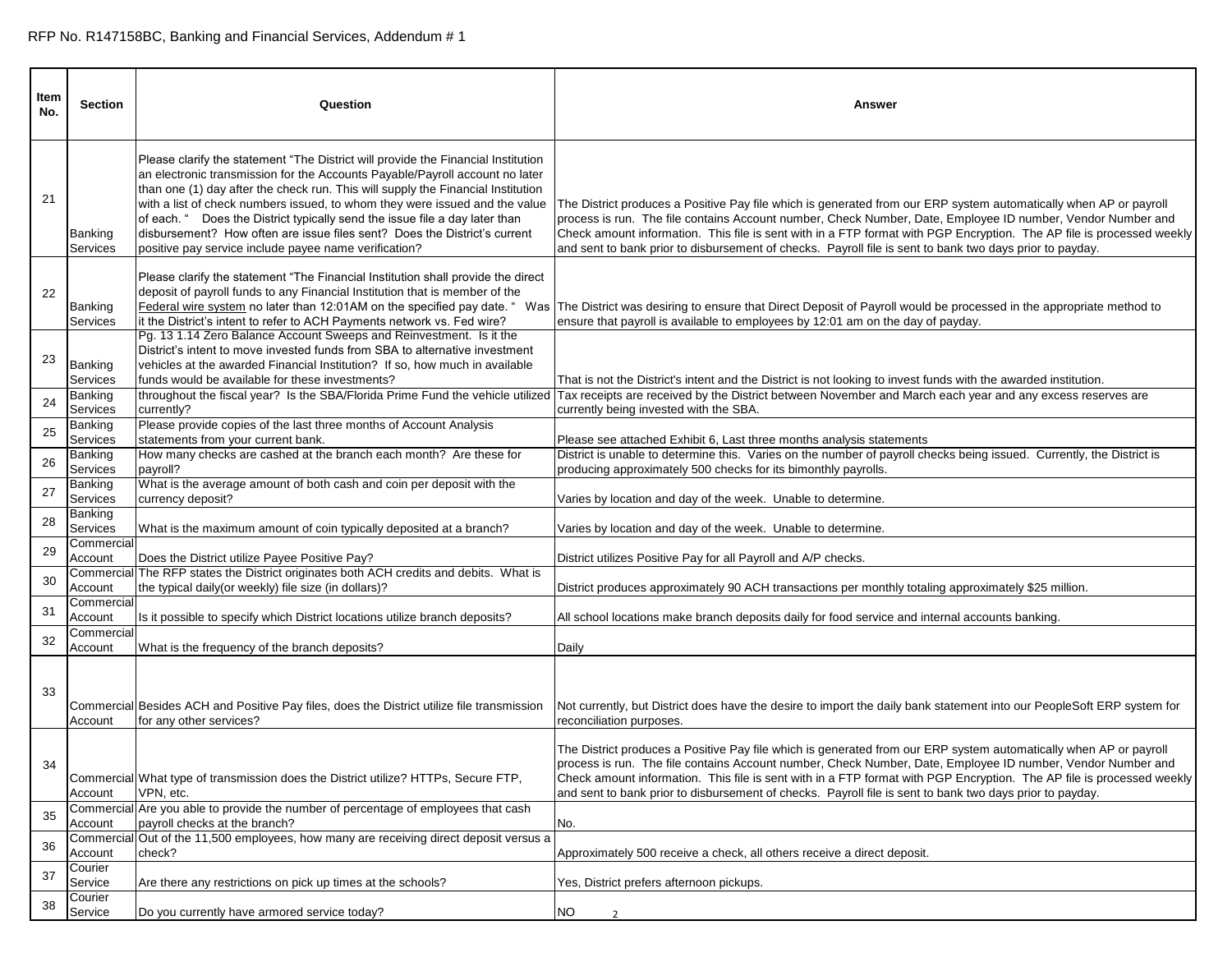| Item<br>No. | <b>Section</b>         | Question                                                                                                                                                                                                                                                                                                                                                    | Answer                                                                                                                                                                                                                                                                                                        |
|-------------|------------------------|-------------------------------------------------------------------------------------------------------------------------------------------------------------------------------------------------------------------------------------------------------------------------------------------------------------------------------------------------------------|---------------------------------------------------------------------------------------------------------------------------------------------------------------------------------------------------------------------------------------------------------------------------------------------------------------|
| 39          | Courier<br>Service     | How many days a week are pickups?                                                                                                                                                                                                                                                                                                                           | N/A                                                                                                                                                                                                                                                                                                           |
| 40          | Courier<br>Service     | Are there any service windows that must be met?                                                                                                                                                                                                                                                                                                             | During school hours, which vary by location.                                                                                                                                                                                                                                                                  |
| 41          | Courier<br>Service     | Is this seasonal work and will there be off season/special pickups?                                                                                                                                                                                                                                                                                         | Would comprise the school year (August through June)                                                                                                                                                                                                                                                          |
| 42          | Courier<br>Service     | Who is your current financial institution vendor for treasury management?                                                                                                                                                                                                                                                                                   | <b>Bank of America</b>                                                                                                                                                                                                                                                                                        |
| 43          | Courier<br>Service     | Would it be next day drop off?                                                                                                                                                                                                                                                                                                                              | If proposal includes courier service, this would be at proposers discretion provided the guarantee of funds.                                                                                                                                                                                                  |
| 44          | Detailed<br>ns#6       | Please confirm that the attachments provided in Excel should be returned to<br>the District in Excel and the attachments provided in Adobe PDF should be<br>returned to the District in Adobe PDF. If all Attachments within the RFP need<br>Specificatio to be included in Word or Excel, please provide them in the version that the<br>District prefers. | Any attachment that is provided in Excel format shall be returned in Excel format. If the attachment is provided in Word<br>or Adobe PDF, it shall be returned in that format.                                                                                                                                |
| 45          | Detailed<br>ns#6       | Form is listed within 6.13 as Attachment I - Waiver of Trade Secret Form; but<br>Specificatio is referred to as Attachment H on the actual form. Please confirm which is<br>correct.                                                                                                                                                                        | Delete pages 31-32 of the RFP specifications and insert pages 31a, 31b and 32a as provided herein.                                                                                                                                                                                                            |
| 46          |                        | Can the District submit a new vendor payment file in the format attached so<br>E Payables we can do a complete vendor match analysis?                                                                                                                                                                                                                       | Format cannot be changed, utilize the files provided within the RFP specifications.                                                                                                                                                                                                                           |
| 47          |                        | Can you provide additional information on the vendor listing including street<br>E Payables address with zip code and number of transactions?                                                                                                                                                                                                               | Please review R147158BC, Exhibit 5, Revised as posted on the procurement website.                                                                                                                                                                                                                             |
| 48          |                        | E Payables Does the District currently utilize an E-Payables program?                                                                                                                                                                                                                                                                                       | Please review Section 4, page 15, E-Payables                                                                                                                                                                                                                                                                  |
| 49          |                        | Does the School District of Lee County prefer all incentive to be built in to a<br>rebate or is there an interest in any up-front monies tied to annual spend<br>E Payables objective with a prorated claw-back for shortfall?                                                                                                                              | Proposers should describe the best program(s) available to the District, stating the Pros and Cons of each.                                                                                                                                                                                                   |
| 50          |                        | E Payables Is Quarterly or Annual payout of rebate preferred?                                                                                                                                                                                                                                                                                               | Detail best program available to the District stating Pros and Cons.                                                                                                                                                                                                                                          |
| 51          | E Payables   18 (4.6)  | Please complete the attached vendor template, which allows for an updated<br>analysis of card acceptance by your vendors. (Reference E Payables Page                                                                                                                                                                                                        | Format cannot be changed, utilize the files provided within the RFP specifications.                                                                                                                                                                                                                           |
| 52          | E Payables process?    | What ERP modules are used in creating workflows in the procure to pay                                                                                                                                                                                                                                                                                       | District does not currently have an implemented E-Payables process, proposal should be compatible with PeopleSoft<br>version 9.0 and 9.2. PeopleSoft E-Procurement, Purchasing, Accounts Payable, Asset Management are a few ERP<br>modeules utilized to support the District's current operating procedures. |
| 53          |                        | What process is currently in place to optimize the payment method and<br>E Payables timing of vendor payments?                                                                                                                                                                                                                                              | Weekly A/P check run process currently utilized. Online receiving is utilized in PeopleSoft.                                                                                                                                                                                                                  |
| 54          |                        | E Payables   Do you have negotiated terms with your vendors?                                                                                                                                                                                                                                                                                                | No                                                                                                                                                                                                                                                                                                            |
| 55          |                        | Does the School District of Lee County wish to leverage a vendor on boarding<br>E Payables team to help move their suppliers from paper check to P-card?                                                                                                                                                                                                    | The District is open to low cost and no cost options.                                                                                                                                                                                                                                                         |
| 56          |                        | What are your standard net terms for suppliers/vendors? Do you wait until<br>E Payables goods are received prior to issuing payment?                                                                                                                                                                                                                        | When goods are received they are receipted in to PeopleSoft. At that time, invoices can get paid.                                                                                                                                                                                                             |
| 57          |                        | E Payables If yes, do you have flexibility to pay as soon as the invoice is approved?                                                                                                                                                                                                                                                                       | When goods are received they are receipted in to PeopleSoft. At that time, invoices can get paid.                                                                                                                                                                                                             |
| 58          | E Payables If no, why? |                                                                                                                                                                                                                                                                                                                                                             | N/A                                                                                                                                                                                                                                                                                                           |
| 59          |                        | The RFP mentions 3,300 Vendors and 85,000 purchase orders totaling<br>E Payables approximately \$188MM.                                                                                                                                                                                                                                                     | N/A                                                                                                                                                                                                                                                                                                           |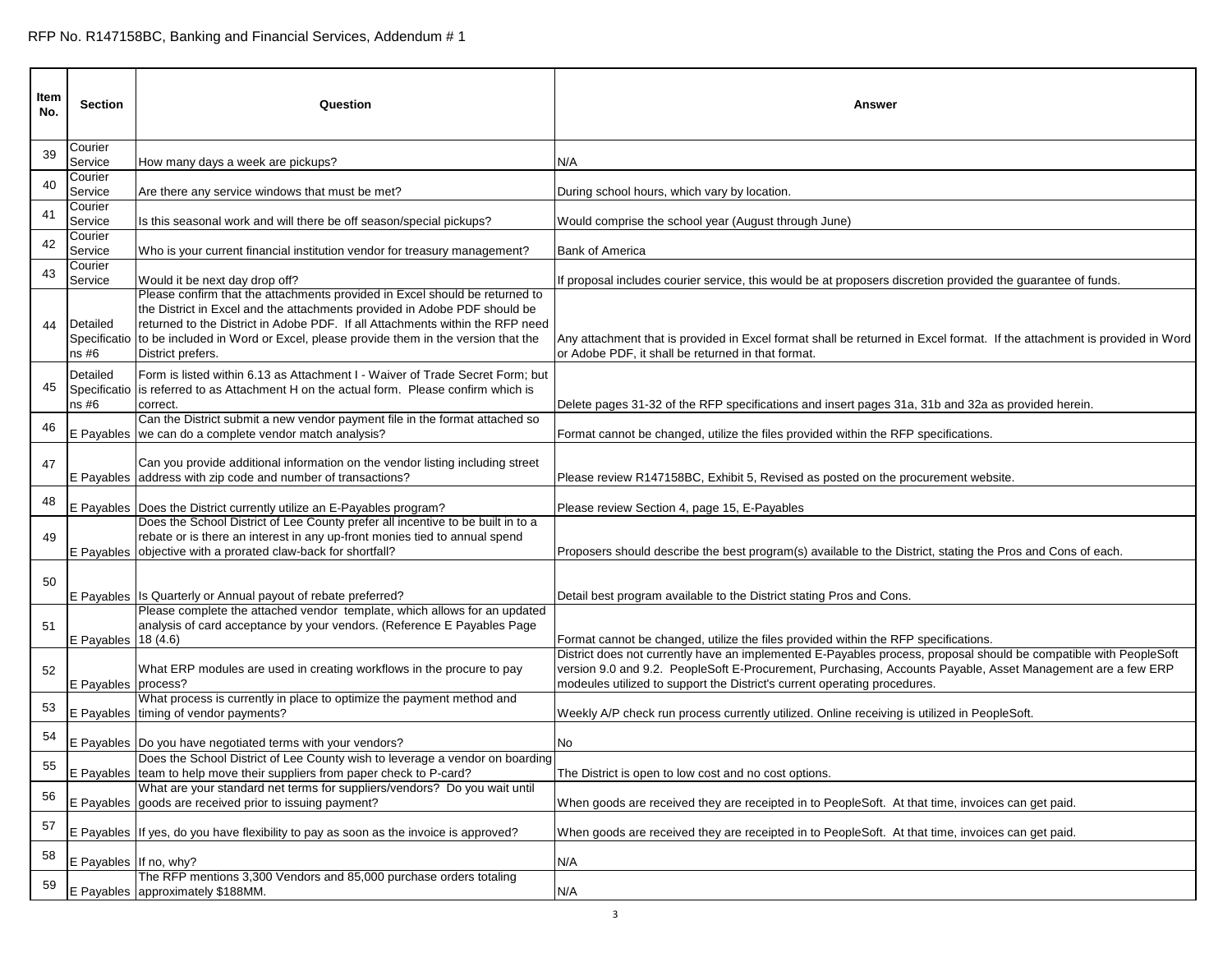| Item<br>No. | <b>Section</b>                     | Question                                                                                                                                                                                                                                                                                                                                                                 | <b>Answer</b>                                                                                                                                                                                                                                                                                                                                                 |
|-------------|------------------------------------|--------------------------------------------------------------------------------------------------------------------------------------------------------------------------------------------------------------------------------------------------------------------------------------------------------------------------------------------------------------------------|---------------------------------------------------------------------------------------------------------------------------------------------------------------------------------------------------------------------------------------------------------------------------------------------------------------------------------------------------------------|
| 60          |                                    | E Payables What percentage of this spend is paid by check?                                                                                                                                                                                                                                                                                                               | 100%                                                                                                                                                                                                                                                                                                                                                          |
| 61          |                                    | E Payables What percentage of this spend is paid by ACH?                                                                                                                                                                                                                                                                                                                 | ZERO                                                                                                                                                                                                                                                                                                                                                          |
| 62          | E Payables spend.                  | The RFP provided a subset of Vendor payments; vendors with totals above<br>\$100,000 which reflects 200 total vendors and approximately \$165MM in                                                                                                                                                                                                                       | N/A                                                                                                                                                                                                                                                                                                                                                           |
| 63          |                                    | E Payables What percentage of this spend is paid by check?                                                                                                                                                                                                                                                                                                               | 100%                                                                                                                                                                                                                                                                                                                                                          |
| 64          |                                    | E Payables What percentage of this spend is paid by ACH?                                                                                                                                                                                                                                                                                                                 | ZERO                                                                                                                                                                                                                                                                                                                                                          |
| 65          |                                    | Is your AP process of the 3,300 vendors and 85,000 purchase orders<br>E Payables centralized?                                                                                                                                                                                                                                                                            | Yes                                                                                                                                                                                                                                                                                                                                                           |
| 66          |                                    | Are there any regulations you must follow to pay suppliers within a certain<br>E Payables period of time or can you set your own payment terms?                                                                                                                                                                                                                          | The District establishes its own payment terms which are currently set at Net 30. District does follow the Florida Prompt<br>payment law requirement.                                                                                                                                                                                                         |
| 67          |                                    | Are there any regulations, or GPO (Group Purchasing Organizations), that<br>the School District is subject to that could prevent your suppliers from being<br>E Payables recruited for this initiative (payment by card)?                                                                                                                                                | The District establishes its own payment terms which are currently set at Net 30. District does follow the Florida Prompt<br>payment law requirement.                                                                                                                                                                                                         |
| 68          |                                    | E Payables If yes, what percentage of your spend is impacted?                                                                                                                                                                                                                                                                                                            | 100%                                                                                                                                                                                                                                                                                                                                                          |
| 69          | General<br>Question                | The District asks for "an electronic copy, identical to the original signed<br>paper document in a useable Excel format" Does this mean you prefer the<br>paper copies of our proposal to include the Excel version of Attachment A?<br>Or are we allowed to include a Word version of Attachment A in the paper<br>copies and the Excel version in the electronic copy? | Please print the Excel file and include it with your response. The electronic copy shall be a full copy of the Proposal<br>being sent to the District including any Excel documents that are used as attachments.                                                                                                                                             |
| 70          | General<br>Question                | Please explain the reason behind the issuance of the RFP by the School<br>your current provider?                                                                                                                                                                                                                                                                         | District of Lee County. Is there impetus for change or are you unsatisfied with The District relies on the competitive solicitation process to secure banking services. Our needs have drastically<br>changed since the last RFP was released in 2008.                                                                                                        |
| 71          | General<br>Question                | Can the District provide Exhibit 1 - Delivery Locations in Excel format?                                                                                                                                                                                                                                                                                                 | The District can provide this document in Word and is hereby added as Exhibit 8.                                                                                                                                                                                                                                                                              |
| 72          | General<br>Question                | Pg. 11 6. Proposal Submittal. The District states that attachments shall be<br>completed in a usable Word or Excel format. Please confirm if this<br>requirement applies to Attachments B-H (originally provided in pdf only)?                                                                                                                                           | Any attachment that is provided in Excel format shall be returned in Excel format. If the attachment is provided in Word<br>or Adobe PDF, it shall be returned in that format.                                                                                                                                                                                |
| 73          | General 1<br>& C                   | Does this apply if vendor is not working on-site and has no contact with<br>students?                                                                                                                                                                                                                                                                                    | Because Vendors shall not have direct contact with students, per Florida Statute, this requirement is waived.                                                                                                                                                                                                                                                 |
| 74          | <b>General T</b><br>& C            | Given this is a banking services contract, will employees be required to be<br>finger printed? No bank employee will be on school grounds without District<br>staff.                                                                                                                                                                                                     | Because Vendors shall not have direct contact with students, per Florida Statute, this requirement is waived.                                                                                                                                                                                                                                                 |
| 75          | Indemnity<br>Language              | Will the District consider any type of monetary limit on damages (not related<br>to fees paid)?                                                                                                                                                                                                                                                                          | Per Section 6, Proposal Submittal, 6.3, Letter of Transmittal, 6.3.5: Indicate any and all variances from the RFP<br>specifications, terms and/or conditions regardless of how slight. If no variations are stated, it shall be conveyed that the<br>proposed product or service fully complies with the specifications and terms and conditions of this RFP. |
| 76          | Indemnity<br>Language              | Indirect damages are typically excluded by both parties from service<br>contracts. Is it the intent of the District that the responding banks accept<br>liability for damages beyond actual damages, for example, indirect,<br>consequential and punitive damages?                                                                                                       | Per Section 6, Proposal Submittal, 6.3, Letter of Transmittal, 6.3.5: Indicate any and all variances from the RFP<br>specifications, terms and/or conditions regardless of how slight. If no variations are stated, it shall be conveyed that the<br>proposed product or service fully complies with the specifications and terms and conditions of this RFP. |
|             | fication # 1                       |                                                                                                                                                                                                                                                                                                                                                                          | The District offers the following clarifying information regarding our Merchant Processing Services Pilot Program: The District's process was initiated two months ago and no data about its use is                                                                                                                                                           |
| 77          | Merchant<br>Processing<br>Services | Please provide all software/gateways the School District of Lee County uses<br>to process payments.                                                                                                                                                                                                                                                                      | available at this time. The scale of how the District will use merchant processing services is unknown. This statement is provided in response to the following questions: 77-110<br>Please see clarifying statement above                                                                                                                                    |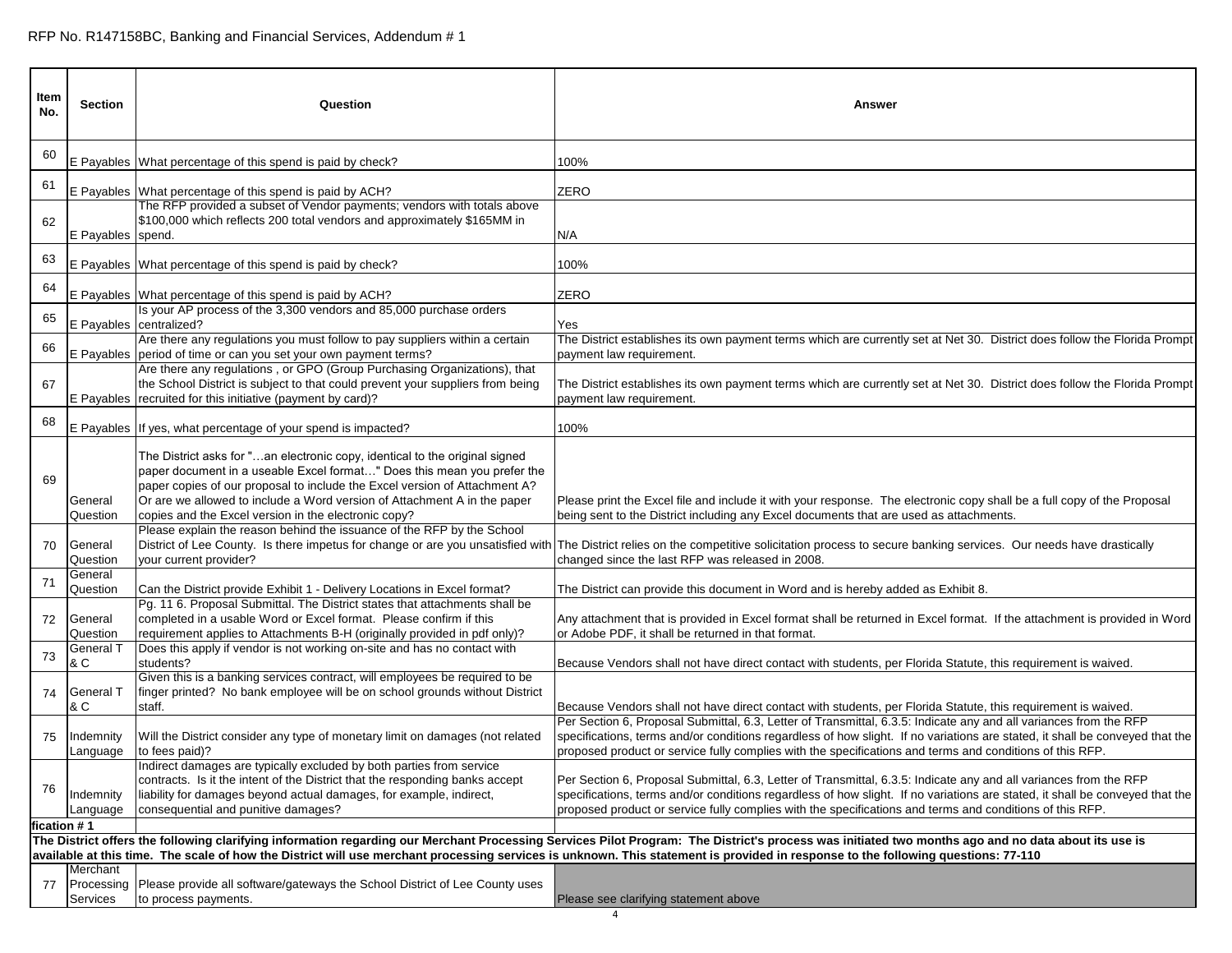| ltem<br>No. | <b>Section</b>         | Question                                                                                                                                                                   | Answer                                |
|-------------|------------------------|----------------------------------------------------------------------------------------------------------------------------------------------------------------------------|---------------------------------------|
| 78          | Merchant<br>Processing |                                                                                                                                                                            |                                       |
|             | Services               | Please list terminal make(s)/model(s).                                                                                                                                     | Please see clarifying statement above |
|             | Merchant               |                                                                                                                                                                            |                                       |
| 79          | Processing             |                                                                                                                                                                            |                                       |
|             | Services<br>Merchant   | Please provide annual volume.                                                                                                                                              | Please see clarifying statement above |
| 80          | Processing             |                                                                                                                                                                            |                                       |
|             | Services               | Please provide average ticket (transaction amount).                                                                                                                        | Please see clarifying statement above |
|             | Merchant               |                                                                                                                                                                            |                                       |
| 81          | Processing             |                                                                                                                                                                            |                                       |
|             | Services               | Please provide three months of processing statements for an analysis.                                                                                                      | Please see clarifying statement above |
| 82          | Merchant<br>Processing | Please provide any improvements the School District of Lee County is looking                                                                                               |                                       |
|             | Services               | to achieve through the RFP process.                                                                                                                                        | Please see clarifying statement above |
|             | Merchant               |                                                                                                                                                                            |                                       |
| 83          | Processing             |                                                                                                                                                                            |                                       |
|             | Services               | Please list all payments channels (i.e. online, in person, mobile, IVR).                                                                                                   | Please see clarifying statement above |
|             | Merchant<br>Processing | Please list payments being processed by the School District of Lee County                                                                                                  |                                       |
| 84          | Services               | (i.e. Food Service, Pay to Play Fees).                                                                                                                                     | Please see clarifying statement above |
|             | Merchant               |                                                                                                                                                                            |                                       |
| 85          | Processing             |                                                                                                                                                                            |                                       |
|             | Services               | What is the annual credit card volume and average transaction size?                                                                                                        | Please see clarifying statement above |
| 86          | Merchant<br>Processing | What equipment are you using to process these transactions and what                                                                                                        |                                       |
|             | Services               | products or service are you taking card for?                                                                                                                               | Please see clarifying statement above |
|             | Merchant               |                                                                                                                                                                            |                                       |
| 87          | Processing             |                                                                                                                                                                            |                                       |
|             | Services<br>Merchant   | Please provide a copy of the most recent merchant statement.                                                                                                               | Please see clarifying statement above |
| 88          | Processing             |                                                                                                                                                                            |                                       |
|             | Services               | Is the District currently accepting Visa, MasterCard and/or American Express? Please see clarifying statement above                                                        |                                       |
|             |                        | Will the District have the need for Card Present (FACE TO FACE)                                                                                                            |                                       |
|             |                        | transactions? If so, does the District have current software that will support a<br>payments application or will it need the Merchant Services provider to supply          |                                       |
| 89          |                        | a form of accepting transactions face to face? If the District currently has                                                                                               |                                       |
|             | Merchant               | software that can upgraded to accept card payments, what is the name of the                                                                                                |                                       |
|             | Processing             | company, name of the software, the name of the payments application and                                                                                                    |                                       |
|             | Services               | version number?                                                                                                                                                            | Please see clarifying statement above |
|             | Merchant               | If the District would like the merchant services provider to supply a means to<br>Processing accept face to face transactions, does it prefer a terminal based solution or |                                       |
| 90          | Services               | software based solution?                                                                                                                                                   | Please see clarifying statement above |
|             | Merchant               |                                                                                                                                                                            |                                       |
| 91          | Processing             | If the District is currently using a 3 <sup>rd</sup> party for merchant services, please                                                                                   |                                       |
|             | Services               | provide the name of the current, 3 <sup>rd</sup> party provider.<br>Will the District have the need for Card Not Present (NON-FACE TO FACE)                                | Please see clarifying statement above |
|             |                        | transactions? If so, does the District have current software that will support a                                                                                           |                                       |
|             |                        | payments application or will it need the Merchant Services provider to supply                                                                                              |                                       |
| 92          |                        | a form of accepting transactions face to face? If the District currently has                                                                                               |                                       |
|             | Merchant               | software that can upgraded to accept card payments, what is the name of the                                                                                                |                                       |
|             | Processing             | company, name of the software, the name of the payments application and                                                                                                    |                                       |
|             | Services               | version number?                                                                                                                                                            | Please see clarifying statement above |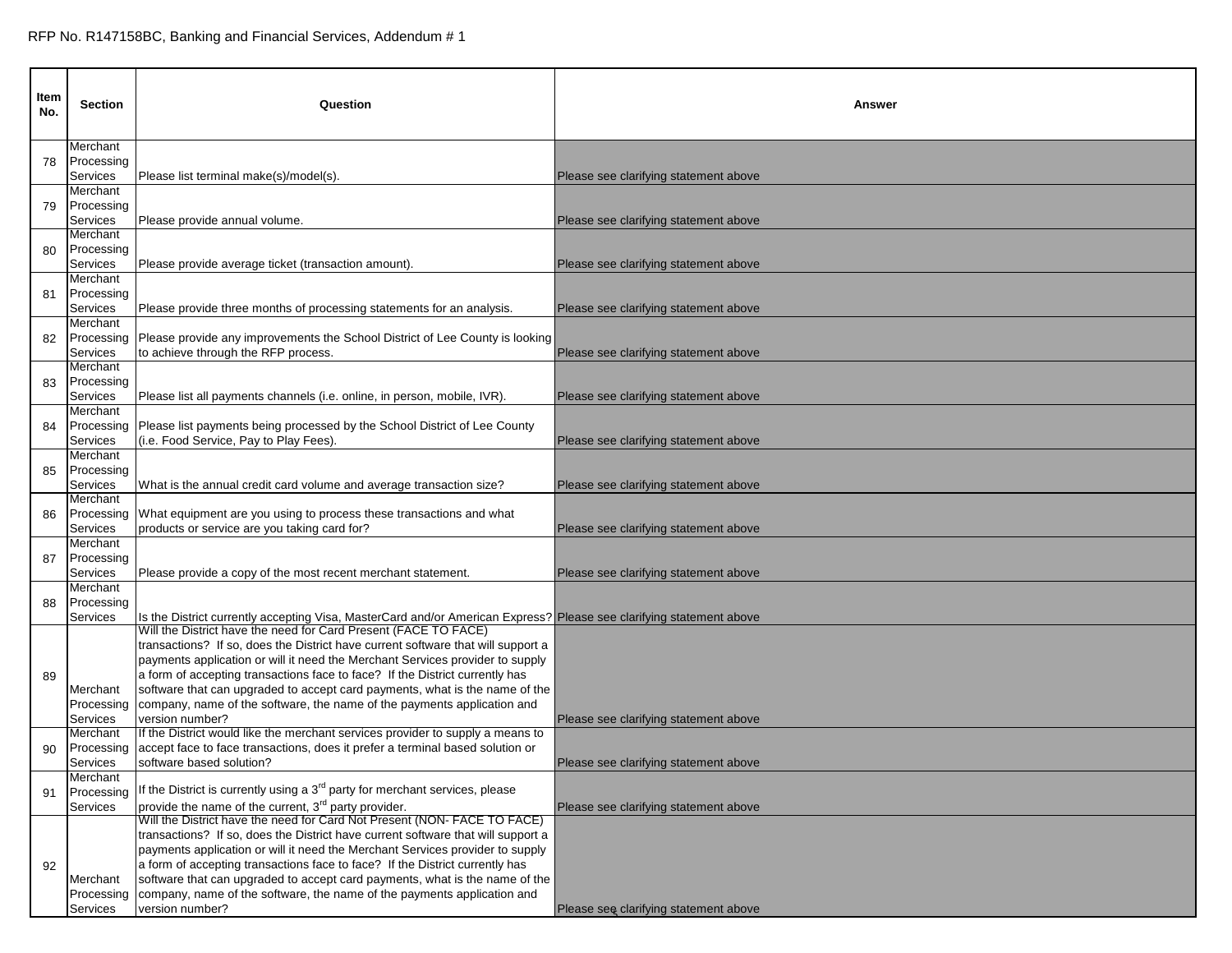| Item<br>No. | <b>Section</b>                                 | Question                                                                                                                                                                                                                                                             | Answer                                |
|-------------|------------------------------------------------|----------------------------------------------------------------------------------------------------------------------------------------------------------------------------------------------------------------------------------------------------------------------|---------------------------------------|
| 93          | Merchant<br>Processing<br>Services             | Card Not Present card acceptance transactions can consist of acceptance by<br>phone, mail, lockbox, bill presentment and internet. Will the District need any<br>or all of these capabilities? Please list which capabilities the District would<br>like to utilize. | Please see clarifying statement above |
| 94          | Merchant<br>Processing<br>Services<br>Merchant | Does the District have a current bill presentment program for other forms of<br>payment? (such as check, ACH, etc) if so, please describe this service.                                                                                                              | Please see clarifying statement above |
| 95          | Processing<br>Services<br>Merchant             | If internet acceptance is requested, does the District have payment<br>application capabilities within their current internet software?                                                                                                                              | Please see clarifying statement above |
| 96          | Processing<br>Services<br>Merchant             | How many merchant accounts will the District need?                                                                                                                                                                                                                   | Please see clarifying statement above |
| 97          | Processing<br>Services<br>Merchant             | Once the program is fully implemented, please list the departments/business<br>units that will utilize a merchant account.                                                                                                                                           | Please see clarifying statement above |
| 98          | Processing<br>Services<br>Merchant             | Please describe the services that will be offered to the card holder for each<br>merchant account to be used by the District.                                                                                                                                        | Please see clarifying statement above |
| 99          | Processing<br>Services<br>Merchant             | Please use your best guess and predict what the annual processing dollar<br>volume will be for all cards accepted for payments.                                                                                                                                      | Please see clarifying statement above |
| 100         | Services<br>Merchant                           | Processing Please use your best guess and predict what the average sale amount will be<br>for all card acceptance.<br>We understand that the District has a pilot program for processing payments                                                                    | Please see clarifying statement above |
| 101         | Processing<br><b>Services</b><br>Merchant      | via credit card at (2) locations for Merchant Services. Please provide the<br>following:                                                                                                                                                                             | Please see clarifying statement above |
|             | 102 Processing<br><b>Services</b><br>Merchant  | 1) Current merchant services processing statements.                                                                                                                                                                                                                  | Please see clarifying statement above |
|             | 103 Processing<br>Services<br>Merchant         | 2) Annual Visa/MasterCard/Discover card transaction volume and amount.                                                                                                                                                                                               | Please see clarifying statement above |
| 104         | Processing<br>Services<br>Merchant             | 3) What percentage of transactions are processed face to face in which the<br>card is present, allowing the District to swipe the card through the terminal?                                                                                                         | Please see clarifying statement above |
|             | Services<br>Merchant                           | 105 Processing (4) What percentage of transactions are manually entered due to the card not<br>being present?                                                                                                                                                        | Please see clarifying statement above |
|             | 106 Processing<br>Services<br>Merchant         | 5) Make and Model of all current terminals used to accept card payments.                                                                                                                                                                                             | Please see clarifying statement above |
| 107         | Processing<br>Services<br>Merchant             | 6) Name and version of the District's software used for merchant services.                                                                                                                                                                                           | Please see clarifying statement above |
|             | 108 Processing<br>Services<br>Merchant         | 7) Name of the Ecommerce software the District currently uses to enable<br>internet-based transactions.                                                                                                                                                              | Please see clarifying statement above |
|             | 109 Processing<br>Services                     | 8) What percentage of the transactions are internet-based transactions?                                                                                                                                                                                              | Please see clarifying statement above |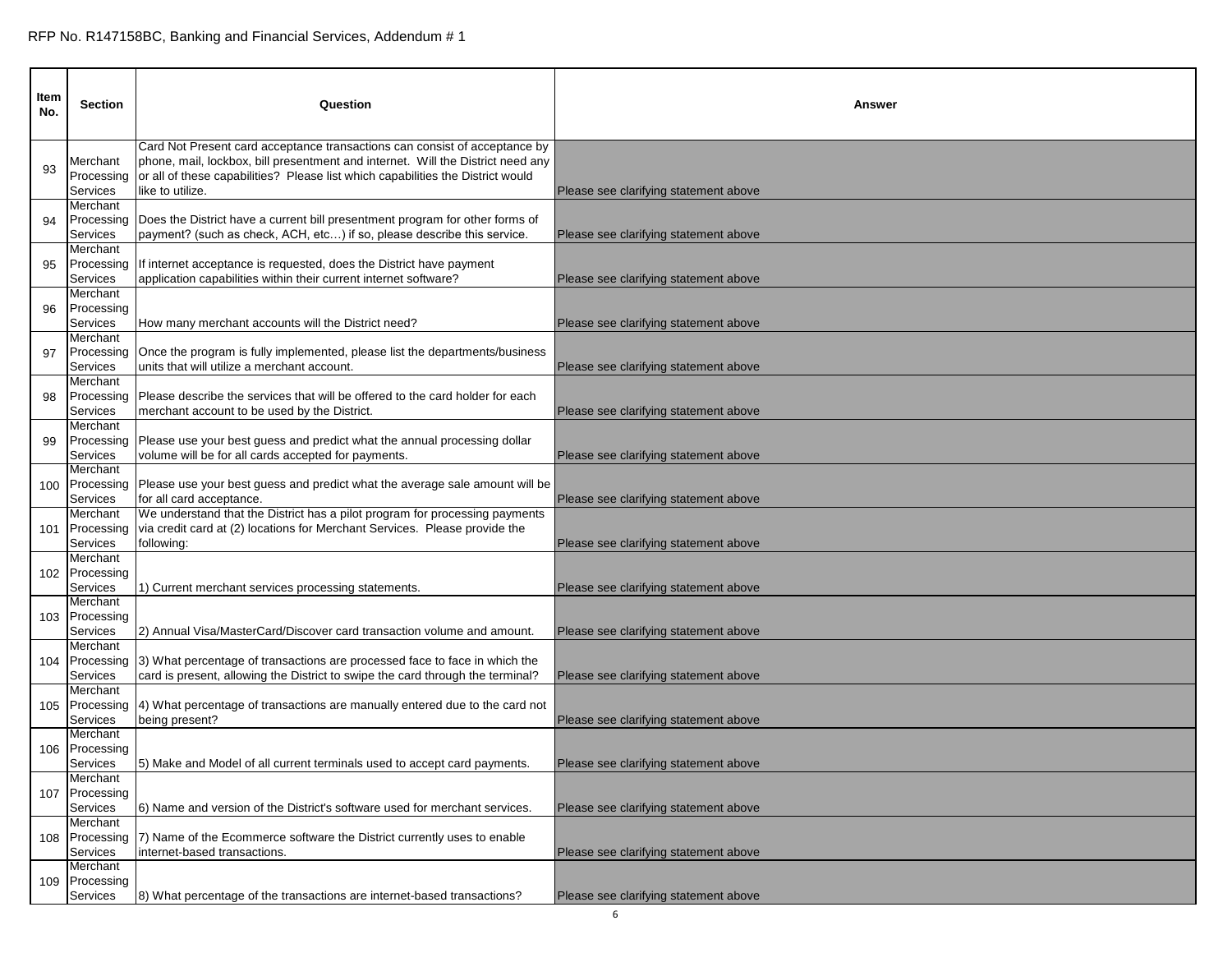| ltem<br>No. | <b>Section</b>                         | Question                                                                                                                                                                                                                                                                                                                                                               | Answer                                                                                                                                                                                                                     |
|-------------|----------------------------------------|------------------------------------------------------------------------------------------------------------------------------------------------------------------------------------------------------------------------------------------------------------------------------------------------------------------------------------------------------------------------|----------------------------------------------------------------------------------------------------------------------------------------------------------------------------------------------------------------------------|
|             | Merchant<br>110 Processing<br>Services | 9) Do the internet-based transactions occur via a gateway?                                                                                                                                                                                                                                                                                                             | Please see clarifying statement above                                                                                                                                                                                      |
| 111         | Pricing                                | Merchant Services can provide a complete listing of all State of Florida<br>(current contract) pricing. Will this be acceptable for the summary of pricing?                                                                                                                                                                                                            | The District desires an all inclusive fee schedule to be included in each response.                                                                                                                                        |
| 112         | Pricing                                | Can we attach an EXCEL spreadsheet to the Attachment A/Tab 2 - Fee<br>Schedule, in lieu of adding rows?                                                                                                                                                                                                                                                                | Please utilize Attachment A, REVISED                                                                                                                                                                                       |
| 113         | Pricing                                | Attachment A/Tab 1 has two columns making it more difficult to insert the<br>necessary text and also requires a password to unprotect the sheet for<br>completion. Can we consolidate to one column in order to properly format for<br>our response and be provided the access password?                                                                               | Please utilize Attachment A, REVISED                                                                                                                                                                                       |
| 114         | Pricing                                | Regarding Attachment A, would the District like us to use services listed in<br>Exhibit 2 and the average volumes provided, and calculate a monthly cost?                                                                                                                                                                                                              | The data provided is to assist Proposer's with developing a response. Proposer's are request to devise an all inclusive<br>fee schedule for the requested services.                                                        |
| 115         | Purchasing<br>Card                     | Can you add mailing addresses to the vendor list provided in Exhibit 5?                                                                                                                                                                                                                                                                                                | Please utilize Exhibit 5, REVISED                                                                                                                                                                                          |
| 116         | Purchasing<br>Card                     | Is there a brand preference between Visa/MasterCard?                                                                                                                                                                                                                                                                                                                   | No preference.                                                                                                                                                                                                             |
| 117         | Purchasing<br>Card                     | Please clarify your requirement that finance charges may only be assessed<br>on balances of sixty (60) days old unless an item is disputed.                                                                                                                                                                                                                            | School District pays its invoices in a timely manner and does not intend to pay any finance charges on any transactions<br>unless in excess of 60 days, and never on disputed transactions.                                |
| 118         | Purchasing<br>Card                     | Please state your preferred cycle in days                                                                                                                                                                                                                                                                                                                              | 14 Day cycle periods are preferred.                                                                                                                                                                                        |
| 119         | Purchasing<br>Card                     | Please state your preferred grace period in days.                                                                                                                                                                                                                                                                                                                      | 60 days                                                                                                                                                                                                                    |
| 120         | Purchasing<br>Card                     | Please state your preferred cycle date and payment due date.                                                                                                                                                                                                                                                                                                           | Cycle dates will be determined in conjunction with vendor and District utilizing a 14 day cycle period.                                                                                                                    |
|             | Card                                   | Please clarify your requirement to not assume or accept liability for<br>121 Purchasing unauthorized transactions if the transaction is accepted by a merchant from<br>an authenticated cardholder.                                                                                                                                                                    | District reserves right to dispute any charges, but does not intend to dispute any transactions accepted by a merchant<br>from an authenticated cardholder.                                                                |
| 122         | Purchasing<br>Card                     | Please define "unauthorized transaction" (Reference P-card Page 15 Section<br>(2.18)                                                                                                                                                                                                                                                                                   | Any fraudulent transaction processed on a District card or account number.                                                                                                                                                 |
| 123         | Purchasing<br>Card                     | What is the current annual spend?                                                                                                                                                                                                                                                                                                                                      | Last fiscal year was approximately \$2.4 million.                                                                                                                                                                          |
| 124         | Purchasing<br>Card                     | Please provide the current rebate schedule/program that the District is<br>receiving.                                                                                                                                                                                                                                                                                  | District does not currently receive a rebate due to not meeting minimum spend requirements.                                                                                                                                |
| 125         | Purchasing<br>Card                     | What is the current payment terms on the existing PCARD?                                                                                                                                                                                                                                                                                                               | District make payments every 14 days.                                                                                                                                                                                      |
| 126         | Card                                   | Section 2.18 (page 15) states "The District shall not assume or accept liability<br>for unauthorized use or fraudulent transactions. The District will not accept<br>liability beyond a maximum time frame of twenty-four (24) hours after the<br>Purchasing Financial Institution is notified of unauthorized use and/or fraudulent<br>transactions." Please clarify. | Once financial institution is notified of a fraudulent transaction, the District will not assume any liability for any fraudulent<br>transactions charged to an account after 24 hours of notification of fraud to vendor. |
| 127         | Purchasing<br>Cards                    | Please clarify the term "new user requests". Does new user requests mean<br>employees applying for cards?                                                                                                                                                                                                                                                              | Yes                                                                                                                                                                                                                        |
|             | Cards                                  | In regards to your existing P-Card program, what has been the average<br>128 Purchasing annual spend over the most recent three years? Have controls changed and<br>in result is this spend trending up, down or neutral?                                                                                                                                              | Last three year spends are averaging approximately just over \$2 million per year. Controls have remained steady with<br>relatively neutral trends in purchases.                                                           |
| 129         | Purchasing<br>Cards                    | What is the current rebate and terms?                                                                                                                                                                                                                                                                                                                                  | The District does not currently have a rebate program                                                                                                                                                                      |
| 130         | Purchasing<br>Cards                    | What is the current annual spend on the Purchasing Card?                                                                                                                                                                                                                                                                                                               | Last fiscal year was approximately \$2.4 million                                                                                                                                                                           |